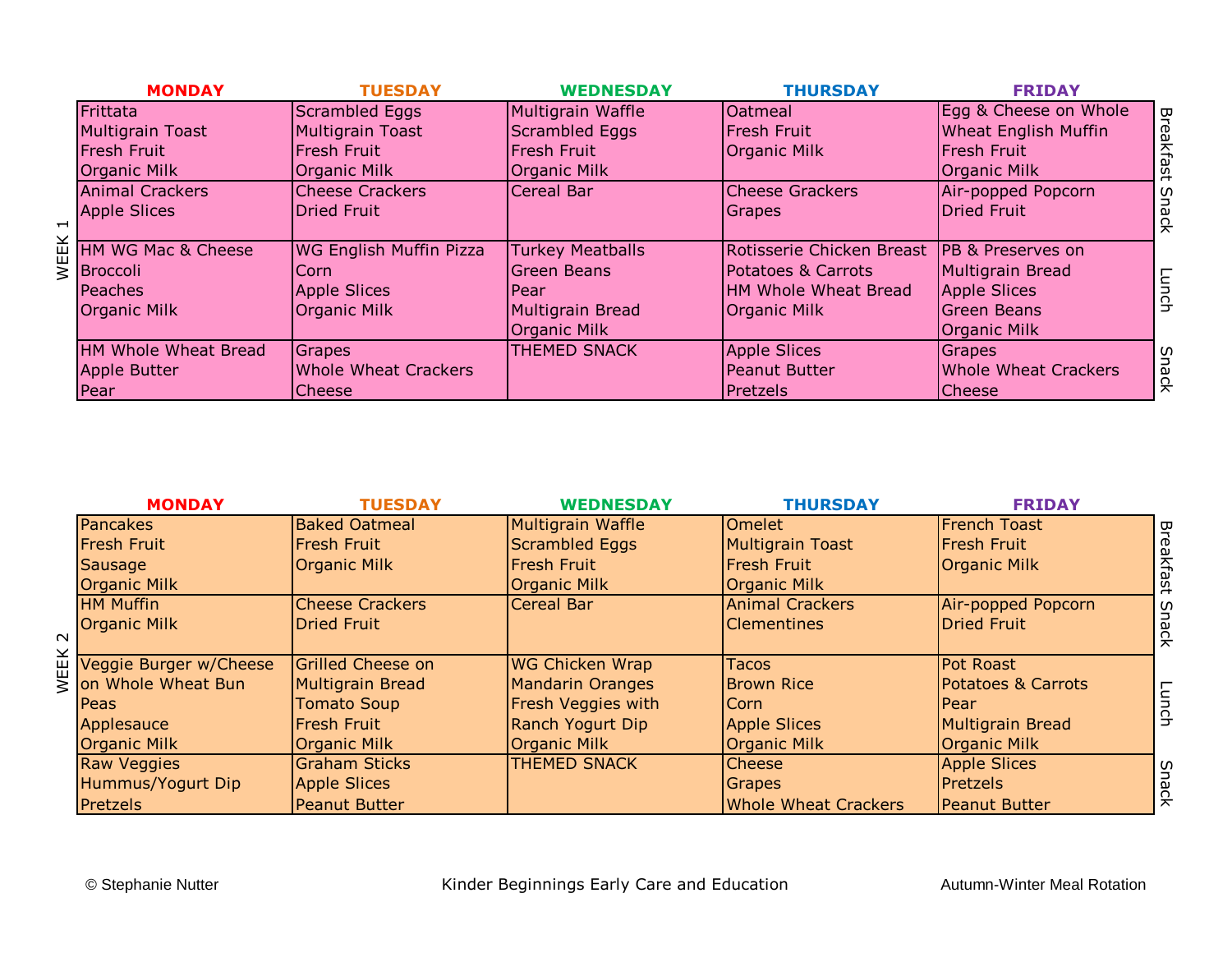|        | <b>MONDAY</b>            | <b>TUESDAY</b>              | <b>WEDNESDAY</b>                | <b>THURSDAY</b>         | <b>FRIDAY</b>           |           |
|--------|--------------------------|-----------------------------|---------------------------------|-------------------------|-------------------------|-----------|
|        | <b>Breakfast Burrito</b> | <b>Banana Bread</b>         | <b>Multigrain Waffle</b>        | <b>Oatmeal</b>          | Polenta                 |           |
|        | <b>Fresh Fruit</b>       | Organic Yogurt              | Scrambled Eggs                  | <b>Baked Apples</b>     | <b>Fresh Fruit</b>      |           |
|        | <b>Organic Milk</b>      | <b>Fresh Fruit</b>          | <b>Fresh Fruit</b>              | <b>Organic Milk</b>     | <b>Organic Milk</b>     |           |
|        |                          | <b>Organic Milk</b>         | <b>Organic Milk</b>             |                         |                         | Breakfast |
|        | <b>Banana Bread</b>      | Peanut Butter & Banana      | Cereal Bar                      | Air-popped Popcorn      | <b>Animal Crackers</b>  |           |
|        | <b>Organic Milk</b>      | on Whole Grain Tortilla     |                                 | <b>Dried Fruit</b>      | Fruit & Yogurt Smoothie | Snack     |
| $\sim$ |                          |                             |                                 |                         |                         |           |
| WEEK   | <b>Turkey Meatballs</b>  | <b>HM Vegetable Soup</b>    | <b>Grilled Ham &amp; Cheese</b> | Fried Rice with         | HM Turkey Meatloaf      |           |
|        | <b>Green Beans</b>       | <b>HM Whole Wheat Bread</b> | Sandwich on MG Bread            | Scrambled Egg & Veggies | Potatoes                |           |
|        | <b>Pear</b>              | <b>Apple Slices</b>         | Carrot Sticks, Yogurt Dip       | <b>Mandarin Oranges</b> | <b>Corn</b>             | Lunch     |
|        | <b>Multigrain Bread</b>  | <b>Organic Milk</b>         | <b>Grapes</b>                   | <b>Organic Milk</b>     | Applesauce              |           |
|        | <b>Organic Milk</b>      |                             | <b>Organic Milk</b>             |                         | <b>Organic Milk</b>     |           |
|        | <b>Apple Slices</b>      | <b>Cheese</b>               | <b>THEMED SNACK</b>             | <b>Apple Slices</b>     | <b>Grapes</b>           |           |
|        | <b>Fig Bars</b>          | <b>Grapes</b>               |                                 | <b>Pretzels</b>         | <b>Graham Crackers</b>  | Snack     |
|        |                          | <b>Whole Wheat Crackers</b> |                                 | <b>Peanut Butter</b>    |                         |           |

|                | Apple Silces<br><b>Fig Bars</b>                                                                                    | Cheese<br><b>Grapes</b><br><b>Whole Wheat Crackers</b>                        | THEMED SNACK                                                                              | <b>Apple SIICES</b><br><b>Pretzels</b><br><b>Peanut Butter</b>     | Grapes<br><b>Graham Crackers</b>                                                                                 | Snack            |
|----------------|--------------------------------------------------------------------------------------------------------------------|-------------------------------------------------------------------------------|-------------------------------------------------------------------------------------------|--------------------------------------------------------------------|------------------------------------------------------------------------------------------------------------------|------------------|
|                | <b>MONDAY</b>                                                                                                      | <b>TUESDAY</b>                                                                | <b>WEDNESDAY</b>                                                                          | <b>THURSDAY</b>                                                    | <b>FRIDAY</b>                                                                                                    |                  |
|                | MG Toast w/ Preserves<br><b>Scrambled Eggs</b><br>Fresh Fruit                                                      | <b>Breakfast Casserole</b><br><b>Fresh Fruit</b><br><b>Organic Milk</b>       | Multigrain Waffle<br>Scrambled Eggs<br>Fresh Fruit                                        | Farina<br>Scrambled Eggs<br>Fresh Fruit                            | <b>Cinnamon Roll</b><br><b>Fresh Fruit</b><br><b>Organic Milk</b>                                                | <b>Breakfast</b> |
|                | <b>Organic Milk</b><br>Banana Bread                                                                                | Air-popped Popcorn                                                            | <b>Organic Milk</b><br>Cereal Bar                                                         | <b>Organic Milk</b><br><b>Cheese Crackers</b>                      | Fruit & Yogurt Smoothie                                                                                          |                  |
| $\overline{4}$ |                                                                                                                    | <b>Dried Fruit</b>                                                            |                                                                                           | <b>Dried Fruit</b>                                                 |                                                                                                                  | Snack            |
| WEEK           | <b>Whole Wheat Pasta</b><br>Garlic Bread<br>California Blend Veggies<br><b>Apple Slices</b><br><b>Organic Milk</b> | WG English Muffin Pizza<br>Corn<br><b>Apple Slices</b><br><b>Organic Milk</b> | Veggie Burger w/Cheese<br>on Whole Wheat Bun<br>Peas<br>Applesauce<br><b>Organic Milk</b> | Bean Burrito<br>Corn<br><b>Apple Slices</b><br><b>Organic Milk</b> | PB & Preserves on<br><b>Multigrain Bread</b><br><b>Apple Slices</b><br><b>Green Beans</b><br><b>Organic Milk</b> | Lunch            |
|                | <b>Apple Slices</b><br><b>Pretzels</b><br>Peanut Butter                                                            | Cheese<br><b>Grapes</b><br><b>Whole Wheat Crackers</b>                        | <b>THEMED SNACK</b>                                                                       | Raw Veggies<br>Hummus/Yogurt Dip<br>Pretzels                       | Grapes<br><b>Graham Crackers</b>                                                                                 | Snack            |